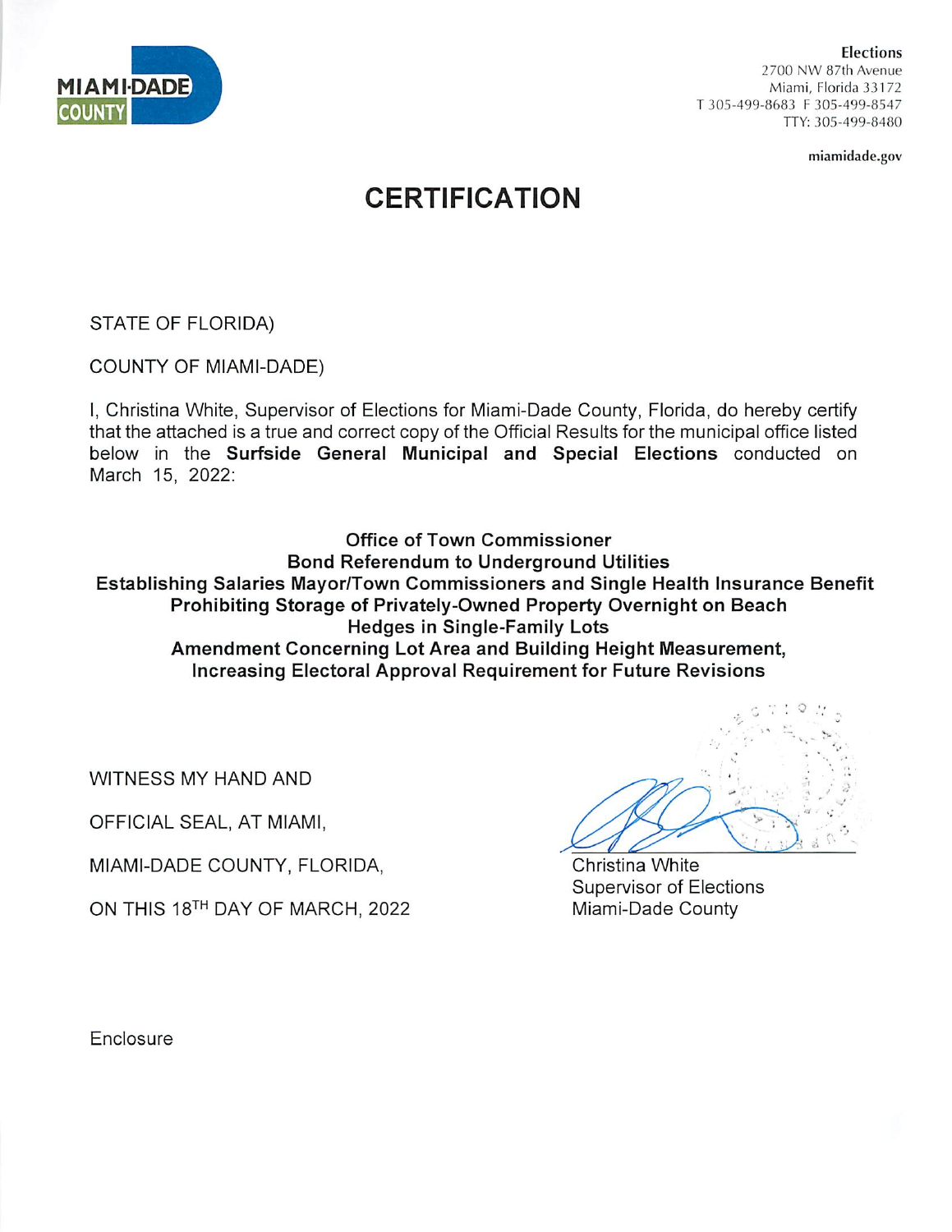

Elections 2700 NW 87th Avenue Miami, Florida 33172 T 305-499-8683 F 305-499-8547 TTY 305-499-8480

ELECTION:

DATE OF ELECTION;

### Surfside General Municipal and Special Elections

March 15. 2022

## CERTIFICATION OF ELECTION TABULATION

We, the undersigned, do by my signature hereto, certify that to the best of my knowledge:

l.On March 15. 2Q22. commencing at approximately 7:00 p.m.. the Miami-Dade County Supervisor of Elections had the absentee ballot tabulating equipment tested to ascertain that the equipment will correctly count the votes cast for the candidates and/or issues, which have been voted in Surfside Genera! Municipal and Special Elections, held on March 15. 2022.

2. The testing materials of the Public Test, delivered still under Seal No. 0000356. opened in my presence, were used and the procedures of Paragraph Two, Certification of Logic and Accuracy were followed.

3. At the completion of the above test all counters were zeroed, and all votes cast in the above election were counted. Steps have been taken to ensure the security of said materials prior to, during and subsequent to the election, except when said materials were properly in the possession of the Elections Department staff appointed to conduct the election.

4. Except as otherwise specifically set forth and declared in this certification, in our presence and sight, no absentee ballot was removed from or added, and no absentee ballot was in any manner altered or tampered with by any person, and no person touched any absentee ballot, except a person authorized to do so pursuant to Section 101.5612, Florida Statutes.

5. At the completion of the vote count, the absentee ballot tabulating equipment was again tested to ascertain that the equipment correctly counted the votes cast for the candidates and/or issues.

6. Stored in a container(s), sealed, dated and signed by me, were placed the voted absentee ballots [ ], voided ballots [ ], Logic and Accuracy reports [ ], and test materials [ ]. The sealed container(s) was/were delivered to the undersigned and placed in my custody.

CANVASSING BOARD; Sandra McCready Town Clerk Andrew Hyatt Town Manager Liliah M. Arango Town Attorney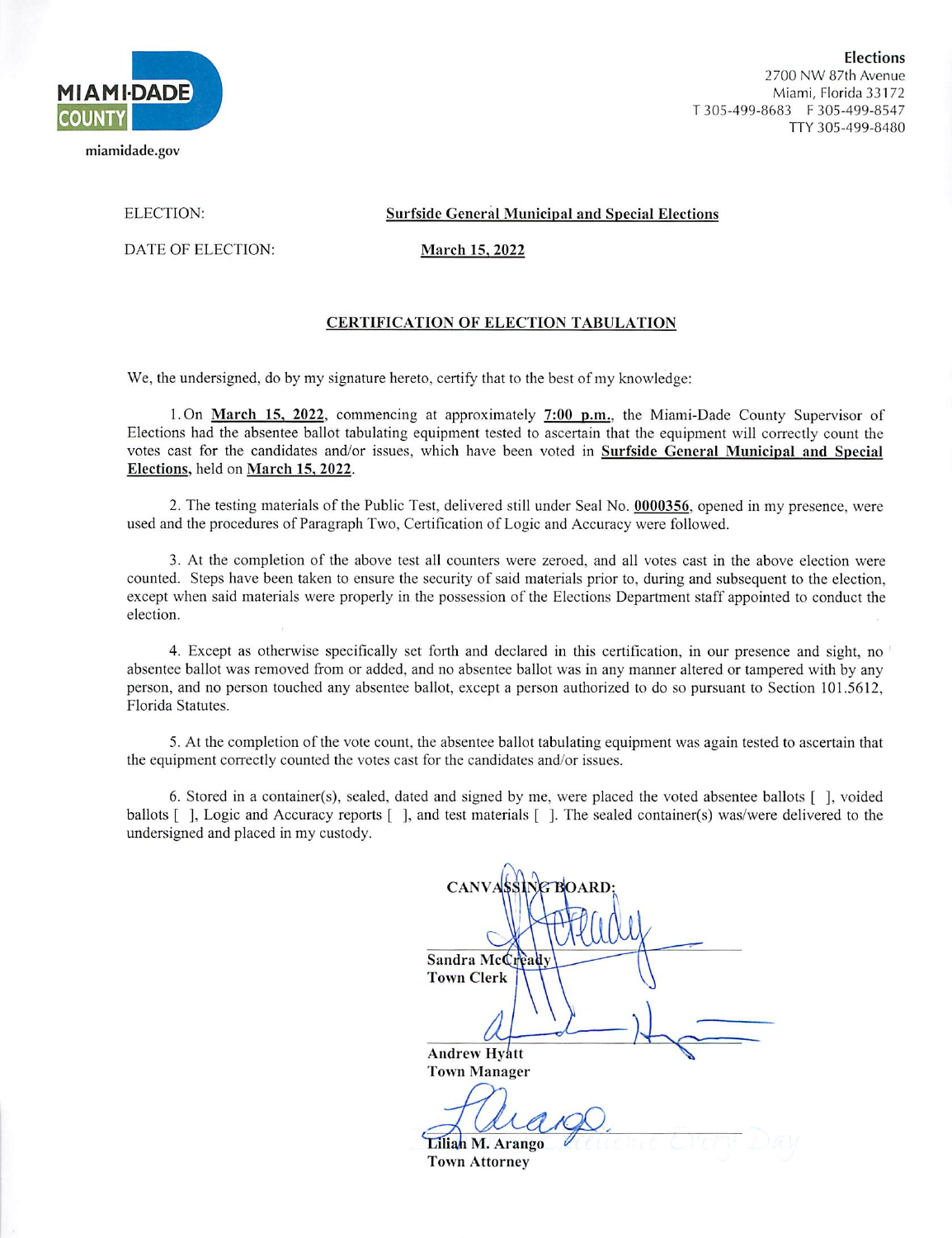SUMMARY REPT-GROUP DETAIL

## General and Special Elections March 15. 2022 Surfside. Florida

OFFICIAL RESULTS

 $\pmb{0}$  $\pmb{0}$ 

 $\pmb{0}$  $\pmb{0}$  $\pmb{0}$  $\pmb{0}$  $\pmb{0}$  $\pmb{0}$ 

 $\begin{matrix} 0 \\ 0 \\ 0 \end{matrix}$ 

 $\begin{matrix} 0 \\ 0 \\ 0 \\ 0 \end{matrix}$ 

 $\pmb{0}$ 

 $\begin{matrix} 0 \\ 0 \\ 0 \\ 0 \end{matrix}$ 

Report EL45A Page 001

| Run Date: 03/18/22 02:04 PM                                                                                                                                                                                                                                                                                                                                                                                                                                                                                                                                                                                                                                                                                                                                                                                                                                                                                                                                                                                                                                                                                                                                     |                                                                                                    |                                                               |                                                    |                                                                         |                                                              |                                                                        |
|-----------------------------------------------------------------------------------------------------------------------------------------------------------------------------------------------------------------------------------------------------------------------------------------------------------------------------------------------------------------------------------------------------------------------------------------------------------------------------------------------------------------------------------------------------------------------------------------------------------------------------------------------------------------------------------------------------------------------------------------------------------------------------------------------------------------------------------------------------------------------------------------------------------------------------------------------------------------------------------------------------------------------------------------------------------------------------------------------------------------------------------------------------------------|----------------------------------------------------------------------------------------------------|---------------------------------------------------------------|----------------------------------------------------|-------------------------------------------------------------------------|--------------------------------------------------------------|------------------------------------------------------------------------|
|                                                                                                                                                                                                                                                                                                                                                                                                                                                                                                                                                                                                                                                                                                                                                                                                                                                                                                                                                                                                                                                                                                                                                                 |                                                                                                    | TOTAL VOTES                                                   | $\%$                                               | ED                                                                      | <b>VBM</b>                                                   | PROV                                                                   |
| PRECINCTS COUNTED (OF 1)<br>$\mathbf{r}$ and $\mathbf{r}$ and $\mathbf{r}$<br>REGISTERED VOTERS - TOTAL<br>BALLOTS CAST - TOTAL.<br><b>Contract Contract Street</b><br>$\mathbf{r}$<br>BALLOTS CAST - BLANK.<br>VOTER TURNOUT - TOTAL<br>VOTER TURNOUT - BLANK                                                                                                                                                                                                                                                                                                                                                                                                                                                                                                                                                                                                                                                                                                                                                                                                                                                                                                  | $\mathbf{r} = \mathbf{r} \cdot \mathbf{r}$ . The set of $\mathbf{r} = \mathbf{r} \cdot \mathbf{r}$ | 1<br>3,739<br>1,453<br>0                                      | 100.00<br>38.86                                    | 987<br>$\bf{0}$                                                         | 466<br>0                                                     | 0<br>$\mathbf{0}$                                                      |
| Mayor<br>(VOTE FOR) 1<br>Charles W. Burkett<br>$\mathbf{r}$ , and $\mathbf{r}$ is a part of $\mathbf{r}$ , and<br>Shlomo Danzinger.<br>Tina Paul<br>the company of the company of the company<br>an in<br>$\sim$<br>Total.<br>the contract of the contract of<br>Over Votes.<br>Under Votes.<br><b>Contract</b>                                                                                                                                                                                                                                                                                                                                                                                                                                                                                                                                                                                                                                                                                                                                                                                                                                                 |                                                                                                    | 466<br>501<br>476<br>1,443<br>3<br>$\overline{7}$             | 32.29<br>34.72<br>32.99                            | 271<br>387<br>323<br>981<br>1<br>5                                      | 195<br>114<br>153<br>462<br>$\overline{c}$<br>$\overline{c}$ | $\mathbf{0}$<br>$\mathbf{0}$<br>0<br>0<br>$\mathbf{0}$<br>$\mathbf{0}$ |
| Town Commissioner<br>(VOTE FOR) 4<br>Shannon Gallagher.<br>Fred R. Landsman.<br>$\mathbf{r}$ . The contract of the contract of the contract of the contract of the contract of the contract of the contract of the contract of the contract of the contract of the contract of the contract of the contract of th<br>Marianne Meischeid<br>the contract of the con-<br>$\ddot{\phantom{a}}$<br>Jeffrey "Jeff" Rose.<br>Eliana R. Salzhauer<br>Nelly Velasquez<br>the contract of the contract of<br>$\sim$<br>Total.<br>$\label{eq:3.1} \begin{array}{cccccccccccccc} \left\langle \left( \mathbf{x}^{\prime} \right) \right\rangle & \mathbf{x}^{\prime} & \left( \mathbf{x}^{\prime} \right) & \mathbf{x}^{\prime} & \left( \mathbf{x}^{\prime} \right) & \mathbf{x}^{\prime} & \mathbf{x}^{\prime} \end{array} \end{array}$<br>Over Votes.<br><b>Contract Contract Contract Contract Contract Contract Contract Contract Contract Contract Contract Contract Contract Contract Contract Contract Contract Contract Contract Contract Contract Contract Contract Contract Contr</b><br>Under Votes.<br>$\sim$ $\sim$ $\sim$<br>$\overline{a}$<br>$\mathbf{r}$ | $\sim$ $\sim$                                                                                      | 512<br>854<br>763<br>869<br>539<br>625<br>4,162<br>8<br>1,642 | 12.30<br>20.52<br>18.33<br>20.88<br>12.95<br>15.02 | 313<br>621<br>571<br>626<br>351<br>403<br>2,885<br>$\mathbf 0$<br>1,063 | 199<br>233<br>192<br>243<br>188<br>222<br>1,277<br>8<br>579  | 0<br>$\Omega$<br>0<br>$\mathbf{0}$<br>0<br>0<br>$\mathbf{0}$<br>0<br>0 |
| Bond Referendum Underground Utilities<br>(VOTE FOR) 1<br>For Bonds<br>Against Bonds.<br>part of the control of the fact<br>Total.<br>Over Votes.<br>Under Votes .<br><b>Communication</b>                                                                                                                                                                                                                                                                                                                                                                                                                                                                                                                                                                                                                                                                                                                                                                                                                                                                                                                                                                       |                                                                                                    | 747<br>675<br>1,422<br>0<br>31                                | 52.53<br>47.47                                     | 508<br>461<br>969<br>0<br>18                                            | 239<br>214<br>453<br>0<br>13                                 | 0<br>0<br>0<br>0<br>0                                                  |
| Salaries Mayor/Commisson, Health Ins.<br>(VOTE FOR) 1<br>Yes<br>$\mathbf{u}$ . The contract of the contract of the contract of the contract of the contract of the contract of the contract of the contract of the contract of the contract of the contract of the contract of the contract of th<br>No.<br>.<br>Total $\cdots$<br>Over Votes.<br>the contract of the contract of the contract of the contract of the contract of the contract of the contract of<br>Under Votes.                                                                                                                                                                                                                                                                                                                                                                                                                                                                                                                                                                                                                                                                               |                                                                                                    | 590<br>832<br>1,422<br>$\bf{0}$<br>31                         | 41.49<br>58.51                                     | 412<br>556<br>968<br>0<br>19                                            | 178<br>276<br>454<br>0<br>12                                 | $\mathbf{0}$<br>0<br>$\Omega$<br>0<br>0                                |
| Storage Privately-Owned Property on Beach<br>(VOTE FOR) 1<br>Yes<br>No.<br>Total.<br><b>Contract Contract Contract Contract Contract Contract Contract Contract Contract Contract Contract Contract Contract Contract Contract Contract Contract Contract Contract Contract Contract Contract Contract Contract Contr</b><br>Over Votes.<br>the company of the company of the company<br>Under Votes                                                                                                                                                                                                                                                                                                                                                                                                                                                                                                                                                                                                                                                                                                                                                            |                                                                                                    | 936<br>464<br>1,400<br>4<br>49                                | 66.86<br>33.14                                     | 634<br>322<br>956<br>$\bf{0}$<br>31                                     | 302<br>142<br>444<br>4<br>18                                 | $\mathbf{0}$<br>0<br>0<br>0                                            |

 $\ddot{\cdot}$ 

r~ $318$  $\overline{\mathcal{A}}$  $\overline{C}$